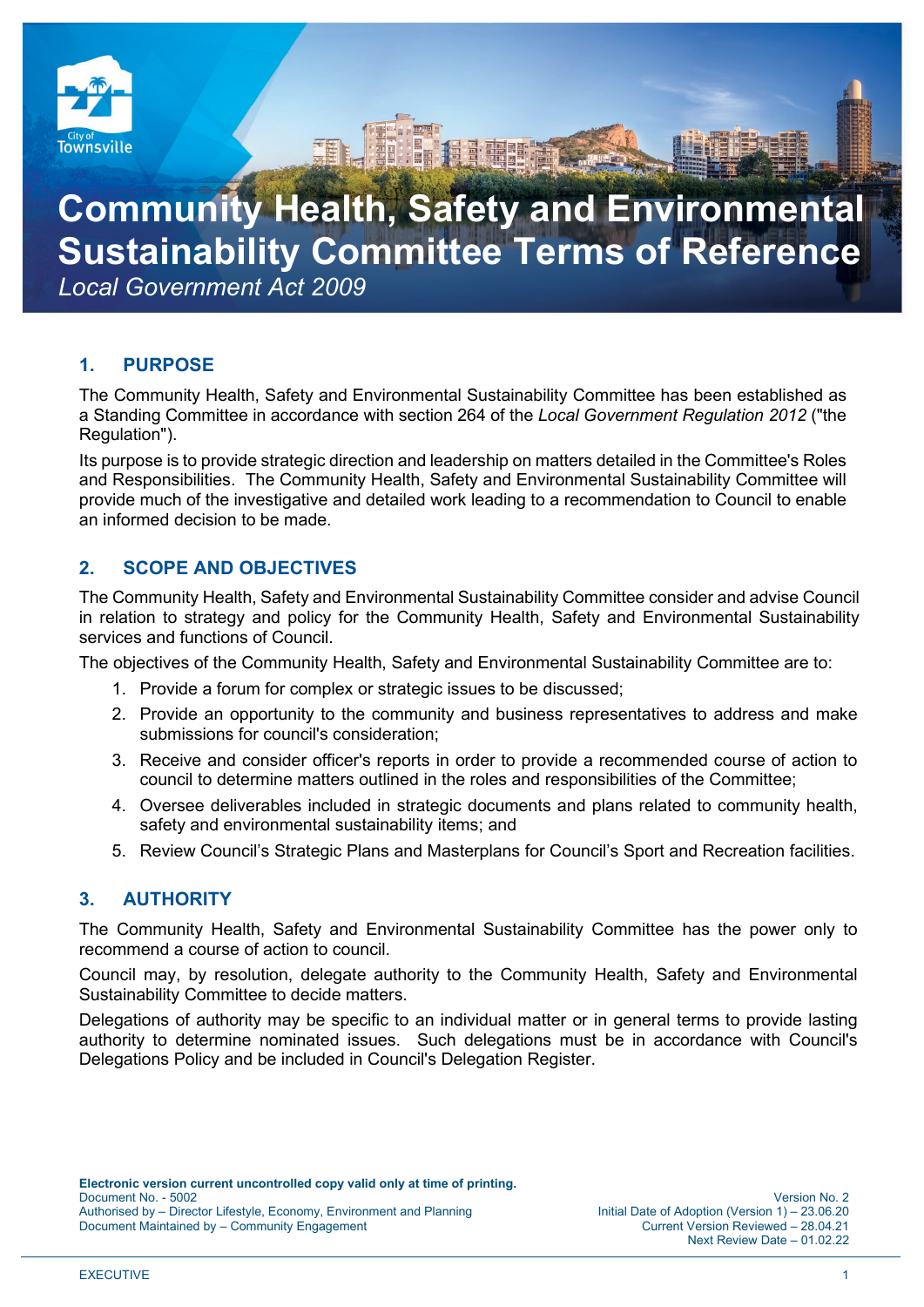# **4. ROLES AND RESPONSIBILITY**

The role of the Community Health, Safety and Environmental Sustainability Committee is to consider matters within the defined scope and to provide recommendations and advice to Council. The Community Health, Safety and Environmental Sustainability Committee shall have a primary role in considering the long-term strategic direction of Council's Community Health, Safety and Environmental Sustainability services and functions and provide a monitoring role on the whole of council financial, asset and performance management. Along with the long-term strategic direction of Council's Sport and Recreation support functions.

The Community Health, Safety and Environmental Sustainability Committee is charged with considering matters relating to the following Services and Functions.

Functions:

- Environmental Health
- Regulatory Services
- Environmental Services
- Community Engagement
- Community Programs
- Community Development (Sport and Recreation)

Services:

- Environmental Systems
- Natural Resource Management
- Integrated Sustainability and Resilience
- Emergency Management
- Food Safety
- Public Health
- Animal Management
- Local Laws
- Environmental Protection
- Parking Enforcement
- Resilience Planning
- Community Safety
- Building and Facilities Management (Sport and Recreation)
- Open Space Planning and Management

Council business referred to above will include such business as:

- Development of goals and strategies for council's Corporate Plan;
- Quarterly update of council's community health, safety and environmental sustainability services and functions progress and achievement towards council's Corporate Plan;
- To report to council on a regular basis on the operations of council's community health, safety and environmental sustainability services and functions.
- Recommend to Council, the approval of projects and initiatives related to the services and functions
- Development and review of strategic documents and plans
- Presentations and updates on grounds and building maintenance

**Electronic version current uncontrolled copy valid only at time of printing.** 

Document No. - 5002 Version No. 2 Authorised by – Director Lifestyle, Economy, Environment and Planning Document Maintained by – Community Engagement Current Version Reviewed – 28.04.21

Next Review Date – 01.02.22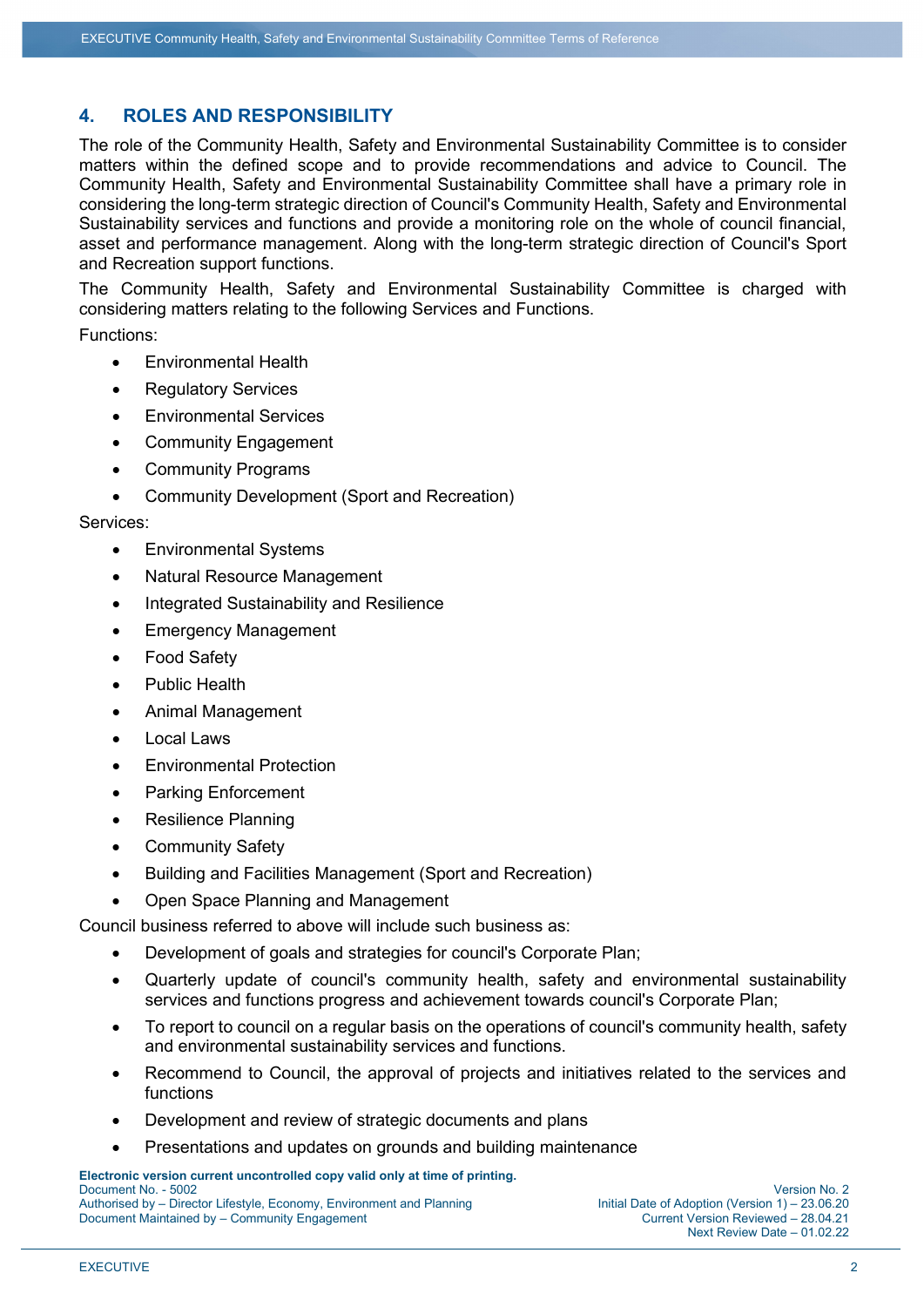- Facilitate sport and recreation masterplans and projects
- Facilitate capacity building of Sporting Clubs
- Facilitate engagement with Sporting Clubs
- Facilitate promotion of active lifestyles
- Partnering with industry to ensure the environmental health and sustainability of Townsville
- Reporting on advisory committees, working groups and partnership interactions.
- Environmental sustainability issues, including but not limited to, water, air and soil quality, climate change adaptation and mitigation, sustainable solutions, environmental systems and local biodiversity management.
- Environmental issues of interest and concern to the Council
- Development and review of key environmental sustainability strategies, policies and frameworks
- Issues and risks likely to impact on the future environmental sustainability of the Townsville region.
- Raise community awareness on the long-term operations of council's community health, safety and environmental sustainability services and functions through education, capacity building networks and knowledge-based resources.
- Promote engagement, fostering participation and building capacity in the community in the development and implementation of council's Community Health and Environment services and functions.
- Matters relating to Council's Regulatory Services including parking, animal management, abandoned vehicles, camping
- Matters relating to healthy community, safety and amenity including graffiti management and food safety, public health

## **5. MEMBERSHIP**

Membership of the Community Health, Safety and Environmental Sustainability Committee is in accordance with previous resolutions of Council, being five Councillors and the Mayor. The Director Lifestyle, Economy, Environment and Planning Division will also attend as adviser to the Committee.

Councillors will be appointed to the Committee for the term of the Council unless otherwise removed by a resolution of Council or acceptance of a resignation.

In the event of a Councillor resigning his/her position on the Committee, the Council will nominate a Councillor to fill the vacant position.

#### **5.1 APPOINTMENT OF CHAIRPERSON**

The Chairperson of the Community Health, Safety and Environmental Sustainability Committee shall be appointed by Council.

In the absence of the appointed Chairperson from a meeting, the meeting will be chaired by the Deputy Chairperson appointed by the Committee.

#### **5.2 APPOINTMENT OF DEPUTY CHAIRPERSON**

The Deputy Chairperson of the Community Health, Safety and Environmental Sustainability Committee shall be appointed by the members of the Committee at the first meeting.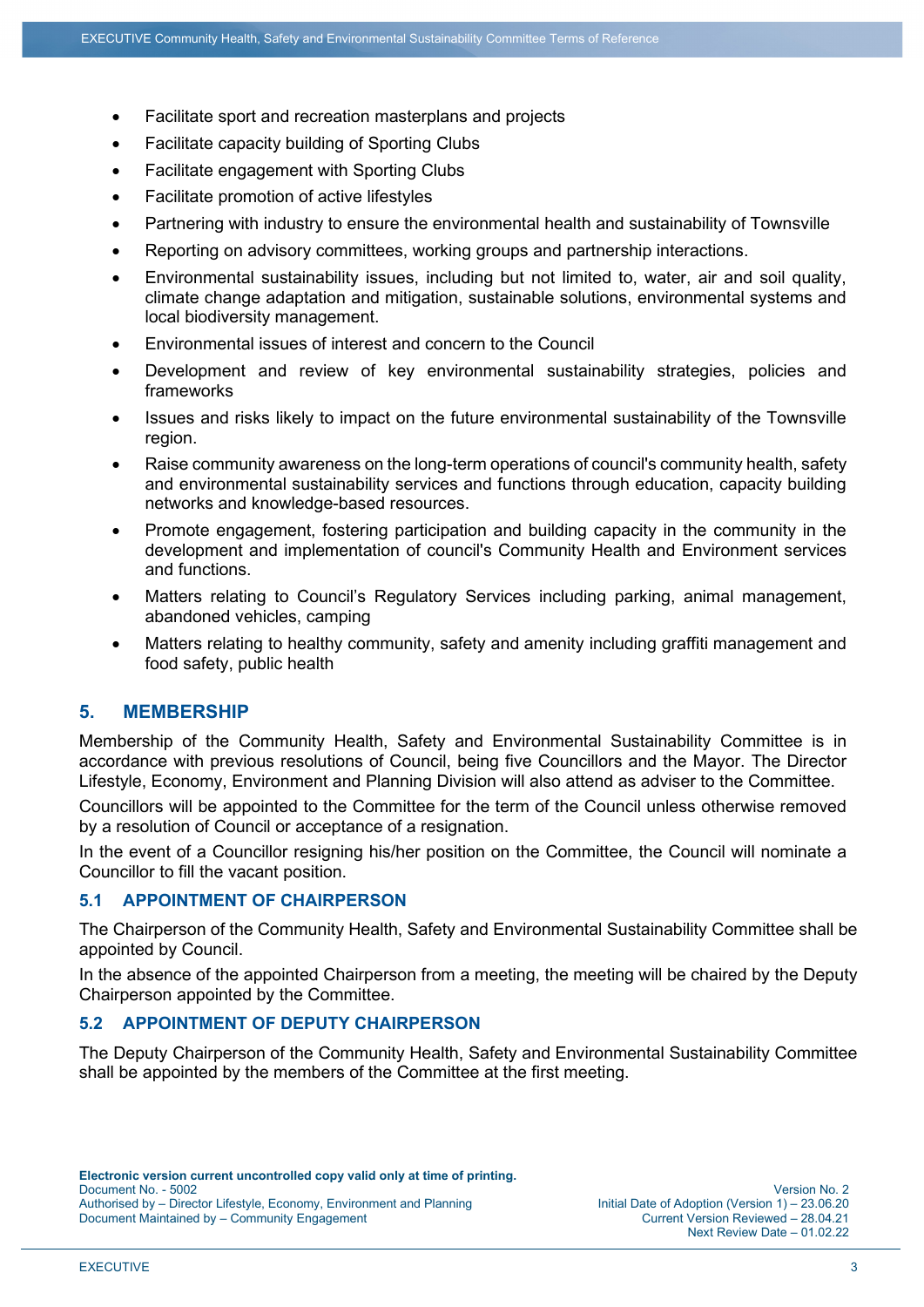# **5.3 ROLE OF CHAIRPERSON**

The Chairperson becomes the spokesperson on behalf of Council in discussing matters relating to the Community Health, Safety and Environmental Sustainability Committee with the community. The role of Chairperson allows that Councillor to specialise in the areas relating to the Community Health, Safety and Environmental Sustainability Committee's responsible services and functions of Council. The Chairperson will preside at the meeting and conduct the meeting as they see fit. If there is a dispute about meeting procedure reference will be made to the Townsville City Council's Code of Meeting Practice Policy.

## **5.4 ROLE OF DEPUTY CHAIRPERSON**

The Deputy Chairperson will assume the roles and responsibilities of the Chairperson should the Chairperson be unable to fulfill their role.

#### **5.5 ROLE OF COMMITTEE MEMBERS**

The role of a Committee Member is to consider and make recommendations on matters relating to Council achieving the goals for Council's Community Health, Safety and Environmental Sustainability services and functions, as outlined in Council's Community and Corporate Plan, and considering the implementation of policies relating to Council's Corporate functions, while serving the overall public interest of the whole local government area.

#### **5.6 TERMS OF MEMBERSHIP**

- a) Representation
	- The appointed Committee Members will be required to attend the meeting in person.
- b) Proxy
	- A committee member may not award a Proxy Vote to another Committee member.
	- An Alternative Member may be appointed in accordance with S266 of the Regulation.
- c) Sub-Committees
	- The Community Health, Safety and Environmental Sustainability Committee can recommend the appointment of a Special committee should the need arise, and this may act as a sub-committee.
	- The Special Committee will be appointed by resolution at an Ordinary Council meeting in accordance with S264 of the Regulations

# **6. MEETINGS**

All meetings of the Community Health, Safety and Environmental Sustainability Committee shall be open to the public unless resolved by the Committee to be closed to the public for the purpose of discussing a matter deemed to be confidential in terms of S254 of the Regulation.

#### **6.1 QUORUM**

The quorum for the Community Health, Safety and Environmental Sustainability Committee must be in accordance with Council's Code of Meeting Practice. The quorum for a Standing Committee meeting is a majority of the Councillors appointed to that committee, or where the committee is an even number one half of the number is a quorum.

#### **6.2 FREQUENCY AND LOCATION**

Committee meetings are held at the Council Chambers located at 103 Walker Street, Townsville as resolved at previous Council meetings.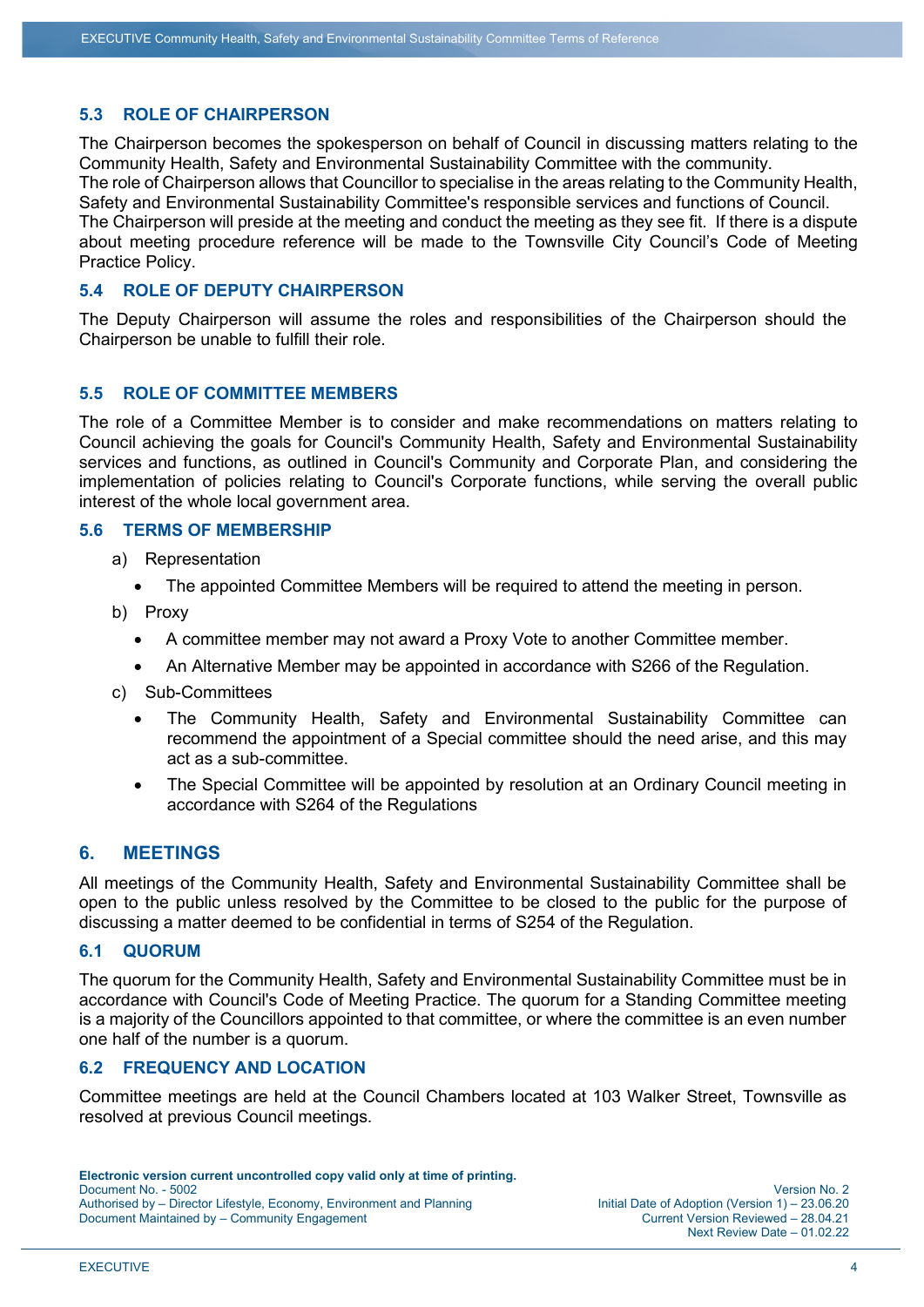Meetings will be held in accordance with the adopted meeting schedule resolved by Council each calendar year.

The schedule of Community Health, Safety and Environmental Sustainability Committee meetings are to be adopted in November of each year for the following calendar year.

In accordance with S277(2) of the Regulation the schedule of meetings must be published in a newspaper, circulating generally in its area, at least once a year, and on the Townsville City Council website.

## **6.3 CONDUCT**

Meetings must be conducted in accordance with the provisions of the *Local Government Act 2009* and *Local Government Regulation* 2012. If there is a dispute regarding meeting procedure or the conduct of an individual the Chairperson must refer to the Townsville City Council Code of Meeting Practice Policy.

#### **6.4 CONFLICT OF INTEREST**

In accordance with Chapter 5B of the *Local Government Act 2009*, Committee members must declare their interest, whether prescribed conflict of interest or declarable conflict of interest.

# **6.5 MEETING AGENDA**

The agenda for this Committee will be distributed in accordance with S254C (Notice of Meetings) of the Regulation. Council aims to distribute the Committee agenda at least two (2) clear business days prior to the meeting date unless it is impracticable to give that notice.

#### **6.6 MEETING RECORDS**

The Community Health, Safety and Environmental Sustainability Committee will keep minutes of its proceedings in accordance with S254F of the Regulation.

#### **7. REPORTING REQUIREMENTS**

The Community Health, Safety and Environmental Sustainability Committee will provide a written report from each of its meetings to the next Ordinary Meeting of Council. The written report will contain both the Committee's deliberations and its advice or recommendations.

#### **8. REVIEW AND PERFORMANCE EVALUATION**

#### **8.1 TERMS OF REFERENCE**

The Community Health, Safety and Environmental Sustainability Committee shall review these Terms of Reference at the first Committee Meeting of each calendar year.

#### **8.2 PERFORMANCE EVALUATION**

At the November Community Health, Safety and Environmental Sustainability Committee Meeting each year, the Committee shall undergo a self-assessment process to ensure all the services and functions and business of the Committee is being dealt with in an efficient and effective manner.

The assessment process shall include but not be restricted to time of meetings, length of meetings, attendance at meetings (members and public), location of meetings (suitability), content of meetings, results of recommendations on matters discussed, achievements, satisfaction rating of members and meeting management.

Next Review Date – 01.02.22